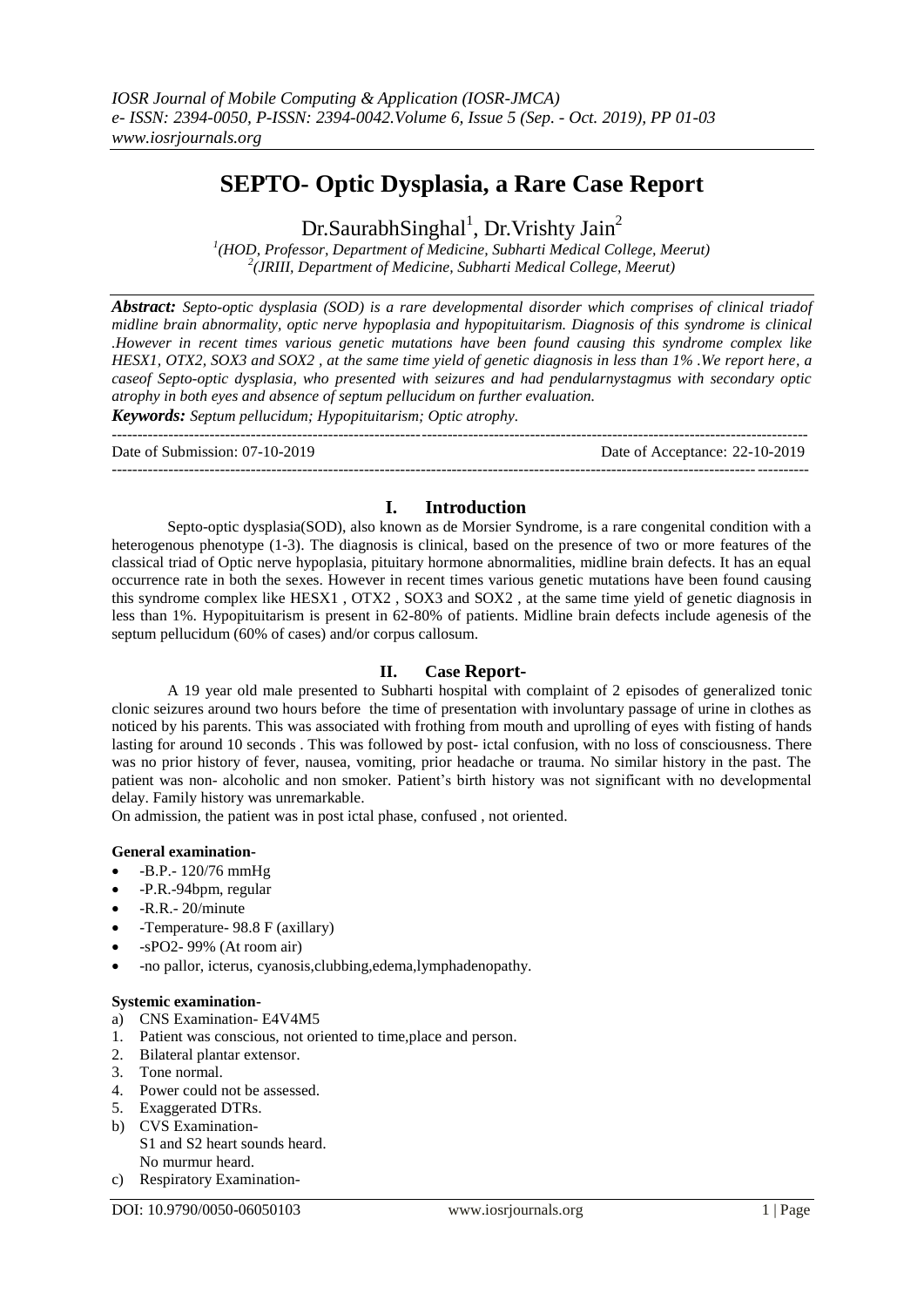Bilateral vesicular breath sounds heard.

d) Per abdomen- soft ,non tender, no organomegaly,bowel sounds present.

e) Ophthalmological examination:- both eye pendularnystagmus and right eye exotropia. Fundus examination showed both eye secondary optic atrophy.

## **Investigations-**

1. Blood investigations: Normal complete blood counts, liver function tests, renal function tests, lactate and ammonia levels. Normal levels of fasting insulin (4.86 pmol/l), cortisol (275.9 nmol/l) and adrenocorticotropic hormone (4.85pmol/l).

2. EEG- normal baseline electrogenesis without paroxysmal activity.

3.NCCT head- revealed tiny hyperdense foci in left basal ganglia region.

4.Contrast enhanced MRI study of the brain - evidence of absence of septum pellucidum with prominent grey matter region in bilateral frontal lobes, crossing periventricular white matter to reach and touch bilateral lateral ventricles suggestive of – Septo-optic dysplasia with lobar holoprosencephaly.

Patient was given anti-epileptics during the course of hospital stay via intravenous route, to which patient responded.



**CE MRI brain showing Lobarholoprosencephaly and Septo-optic dysplasia** 

## **III. Discussion**

SOD diagnosis is clinical and can be made when two or more features of the classical triad are present: optic nerve hypoplasia, midline brain defects and pituitary hormone abnormalities. As in our case, patient presented with new onset seizures and further MRI study revealed holoprosencephaly,i.e. midline brain defect. Only about 30% of the cases have the complete triad. The optic nerve hypoplasia can be unilateral or bilateral, the latter being more common (>70% of cases). Clinically, the child may present with microphthalmia, coloboma, strabismus or nystagmus and a variable degree of visual impairment. Neurological findings may include mild to moderate developmental delay (more common in children with bilateral (57%) as opposed to unilateral optic nerve hypoplasia (32%), neurological focal deficits, mental retardation, cerebral palsy and 12

seizures. After detailed history, clinical examination and investigations , this patient was diagnosed with Septooptic dysplasia, as a rare cause of seizure.